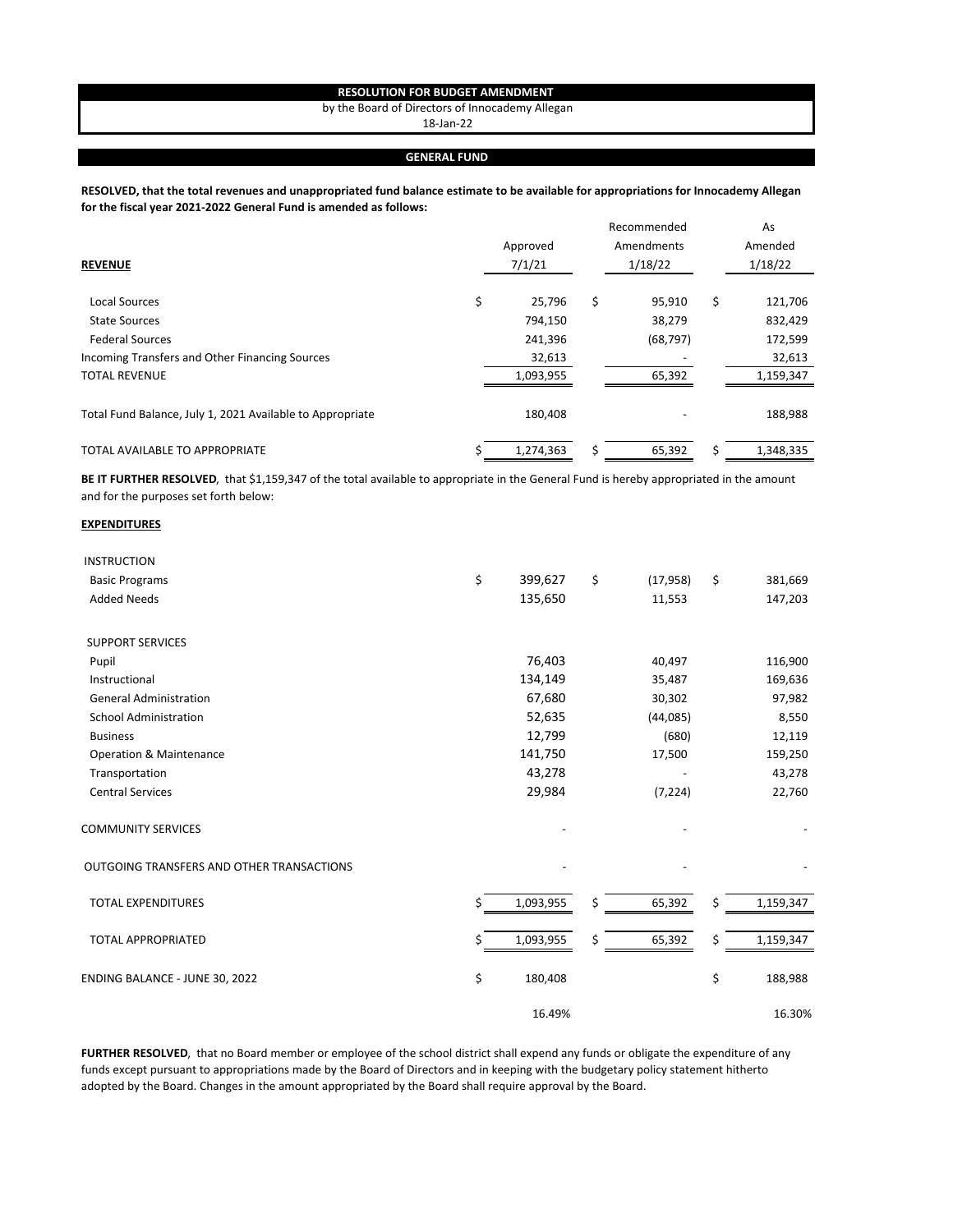**BE IT FURTHER RESOLVED**, that the Director is hereby charged with general supervision of the execution of the budget adopted by the Board and shall hold the department heads responsible for performance of their responsibilities within the amounts appropriated by the Board of Directors and in keeping with the budgetary policy statement hitherto adopted by the Board.

**BE IT FURTHER RESOLVED**, that for purposes of meeting emergency needs to the school district, changes in appropriations may be made upon written authorization of the Director. When the Director makes a change in appropriations permitted by this resolution, such change shall be presented to the Board of Directors in the form of an appropriations act amendment which shall be adopted by the Board of Directors at a regularly scheduled meeting.

This act is to take effect on January 18, 2022.

| Secretary, Board of Directors |  |
|-------------------------------|--|

**CERTIFICATE** 

 I hereby certify that the foregoing is a true and complete copy of a resolution adopted by the Board of Directors of Innocademy Allegan , Ottawa County, Michigan, at a regular meeting held on the 18th day of January, 2022; and that said meeting was conducted and public notice of said meeting was given pursuant to and in full compliance with the Open Meetings Act, being Act 267, Public Acts of Michigan 1976; and that the minutes of said meeting were kept and will be or have been made available as required by said Act.

\_\_\_\_\_\_\_\_\_\_\_\_\_\_\_\_\_\_\_\_\_\_\_\_\_\_\_\_\_\_\_\_\_\_\_\_\_\_\_\_\_\_\_\_\_\_\_\_\_\_\_\_\_\_\_\_\_\_\_\_\_\_\_\_\_\_\_\_\_\_

 Secretary, Board of Directors Innocademy Allegan